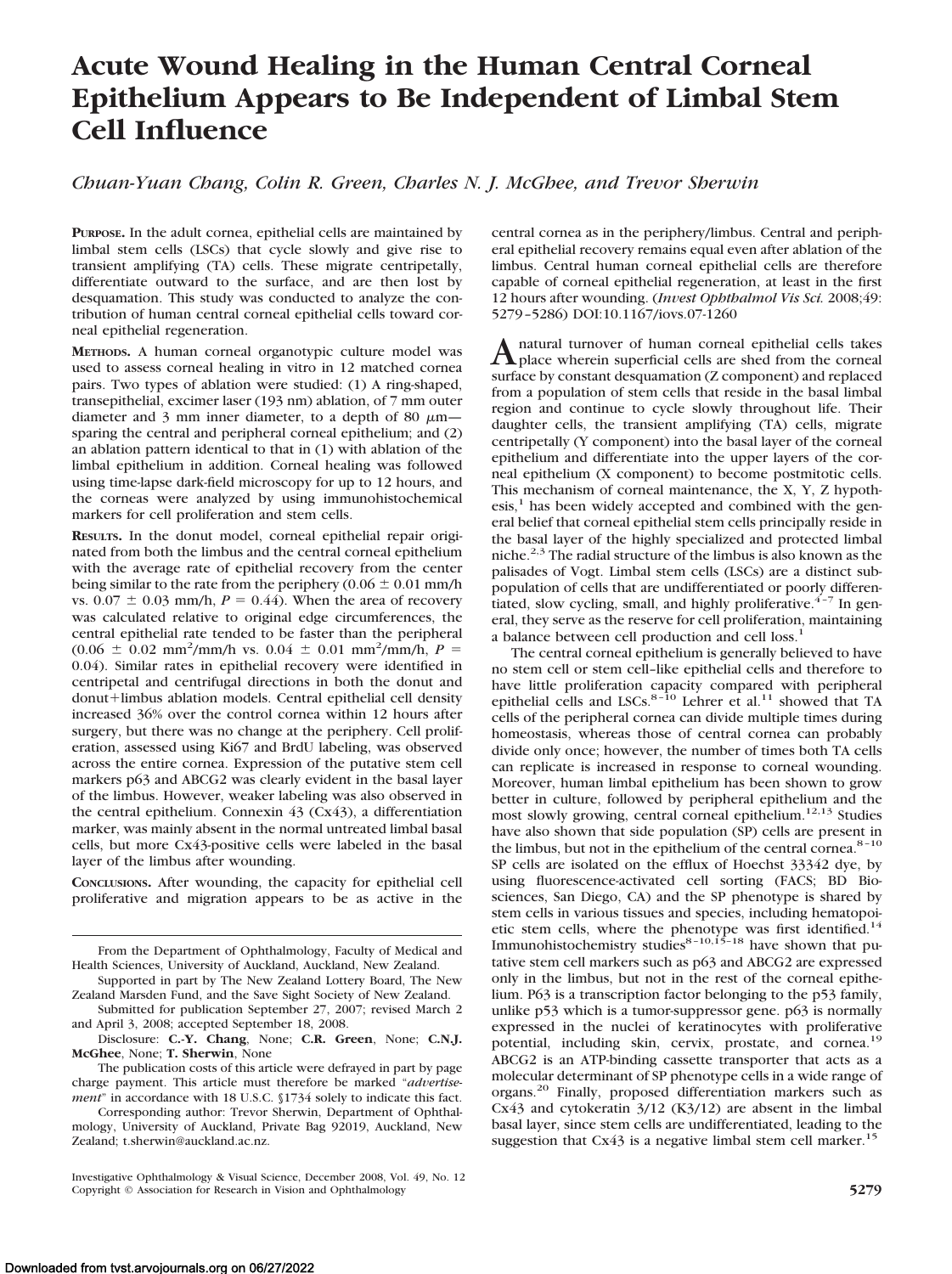**TABLE 1.** Donor Details

| Donors Age Sex |    |   | Postmortem<br>Delay | <b>Cause of Death</b>                                       |
|----------------|----|---|---------------------|-------------------------------------------------------------|
| A              | 83 | F | 38 h                | Multiorgan failure due to sepsis<br>after laminectomy       |
| в              | 81 | M | 40 h                | Bronchopneumonia                                            |
| C              | 87 | F | 14h                 | Advanced old age                                            |
| D              | 60 | F | $26 - 34.5$ h       | Cardiotoxicity completing<br>chemotherapy for breast cancer |
| E              | 77 | M | 13 <sub>h</sub>     | Leukemia                                                    |
| F              | 75 | F | Unknown             | Intracerebral hemorrhage                                    |
| G              | 67 | M | $25-30h$            | Unknown                                                     |

Corneas were excised from the globe of these donors and then ablated ex vivo, followed by the time-lapse microscopy experiments.

The purpose of this study was to investigate the direction of wound healing after a paracentral corneal epithelial ring or "donut" ablation and to evaluate the regenerative capability of central epithelial cells with or without retention of the limbus. Although Thoft and Friend<sup>1</sup> considered the Y component to be an ongoing, slow, centripetal cell movement that occurs even in the absence of an acute epithelial defect, many ophthalmic researchers appear to confuse this hypothesis of homeostasis with wound-healing responses, assuming that LSCs and TA cells will be induced after acute wounding $11,21,22$  and will migrate centripetally to repair the wound. $5,22,23$  Our results demonstrate that the central corneal epithelium is capable of self-regeneration and repair and that LSCs may in fact not respond immediately to an acute wound. The later strongly suggests that there may be a threshold of injury for LSCs to become active.

# **METHODS**

### **Materials and Reagents**

Phosphate-buffered saline (PBS) was prepared from PBS tablets (OX-OID PBS; Unipath Ltd., Basingstoke, Hampshire, UK). The following were used: mouse monoclonal antibody anti-p63 (Santa Cruz Biotechnology, Santa Cruz, CA), anti-BCRP (also known as anti-ABCG2) antibody (BXP21) (Calbiochem, San Diego, CA), anti-connexin 43 (Sigma-Aldrich, St. Louis, MO), nuclear antigen Ki67 (Immunotech, Marseille, France), bromodeoxyuridine (BrdU) and anti- BrdU (Invitrogen-Molecular Probes, Eugene, OR), fluorescein Alexa-488 conjugated goat antimouse and goat anti-rabbit secondary antibodies (Invitrogen-Molecular Probes), fluorescein Cy3 conjugated goat anti-mouse and goat antirabbit secondary antibodies (Jackson ImmunoResearch Laboratories, Inc., West Grove, PA), reduced-serum medium (Opti-MEM I; Invitrogen-Gibco, Grand Island, NY), OCT compound (Tissue-Tek; Sakura Finetek, Torrance, CA), and slides (Superfrostplus; Menzel-Gleser, Braunschweig, Germany). Fetal calf serum (FCS) and goat serum were both obtained from Invitrogen-Gibco. Antifade medium (Citifluor) was purchased from Agar Scientific (Stansted, UK).

# **Human Corneal Tissue Preparation and Excimer Laser Ablation**

Approval for all human tissue-based research was obtained from the Northern X Regional Human Ethics Committee. All research procedures were developed in accordance with the Declaration of Helsinki. Fresh, matched pairs of cadaveric human corneas were obtained from donors sourced through the New Zealand National Eye Bank (Auckland, NZ). Corneas used in this study were unsuitable for transplantation because the cause of death was unknown or there was underlying systemic disease in the donor (see donor details in Table 1). Corneas were excised from the globe by cutting around the limbus to leave a 2 to 3-mm scleral margin and transported in New Zealand National Eye

Bank medium (Eagles  $MEM+2%$  FCS). The corneas were then ablated ex vivo with an excimer laser (217 Zyoptix 100; Bausch & Lomb, Rochester, NY), to remove the corneal epithelium and the stroma to a total combined depth of 80  $\mu$ m. A metal mask was held in a support stand overlaying the corneoscleral button, placed epithelium uppermost (Fig. 1), during laser ablation. A donut-shaped laser ablation of 7-mm outer diameter and 3-mm inner diameter was performed, leaving a masked central epithelial island of 3-mm diameter (Fig. 2A) separated from the periphery and the limbus (Fig. 2B). In two corneas, the limbal area including the stem cell repository was also removed by ablation after the donut ablation had been performed. An experienced surgeon manually navigated the laser and performed 2.0-mm overlapping limbal ablations using 100 laser pulses per ablation. The overlapping circular limbal ablations resulted in a continuous, slightly scalloped ablation edge at the limbus with total predicted depth of 80  $\mu$ m (Fig. 3).

After ablation, the corneoscleral buttons were cultured in the reduced-serum medium (Opti-MEM I; Invitrogen-Gibco) containing 5% FCS, L-Glutamine, and antibiotic PSN with the medium maintained at a high level to keep the entire cornea moist at all times. During incubation, corneal regrowth was filmed using dark-field time-lapse photography. At the end of 12 hours, the corneas were fixed in 4% fresh paraformaldehyde for 1 hour at 4°C or fresh frozen in liquid nitrogen. Unablated corneas were used as control specimens for normal cell activity.

# **Time Lapse Microscopy and Image Analysis**

Epithelial recovery in cultured corneas was observed with dark-field microscopy (Wild, Heidelberg, Germany) with digital images taken every 5 minutes throughout the 12-hour incubation period with a digital camera and software (NIS-Elements BR2.30 software and a Digital Sight DS-U1 camera; Nikon, Tokyo, Japan). All image analyses were performed by using the Image Processing and Analysis function of Java in Image J (available by ftp at zippy.nimh.nih.gov/ or at http:// rsb.info.nih.gov/nih-image; developed by Wayne Rasband, National Institutes of Health, Bethesda, MD). For the donut model, epithelial migration distance was measured along four equally distributed, straight lines. These were marked around the cornea creating lines A–D extending radially from the center of the cornea. Distance mea-



**FIGURE 1.** Donut- or ring-shaped laser ablation masking system set up. A human cornea is placed beneath a circular stand used to hold the mask. The area without the metal masking (i.e., donut shape) is ablated with an excimer laser.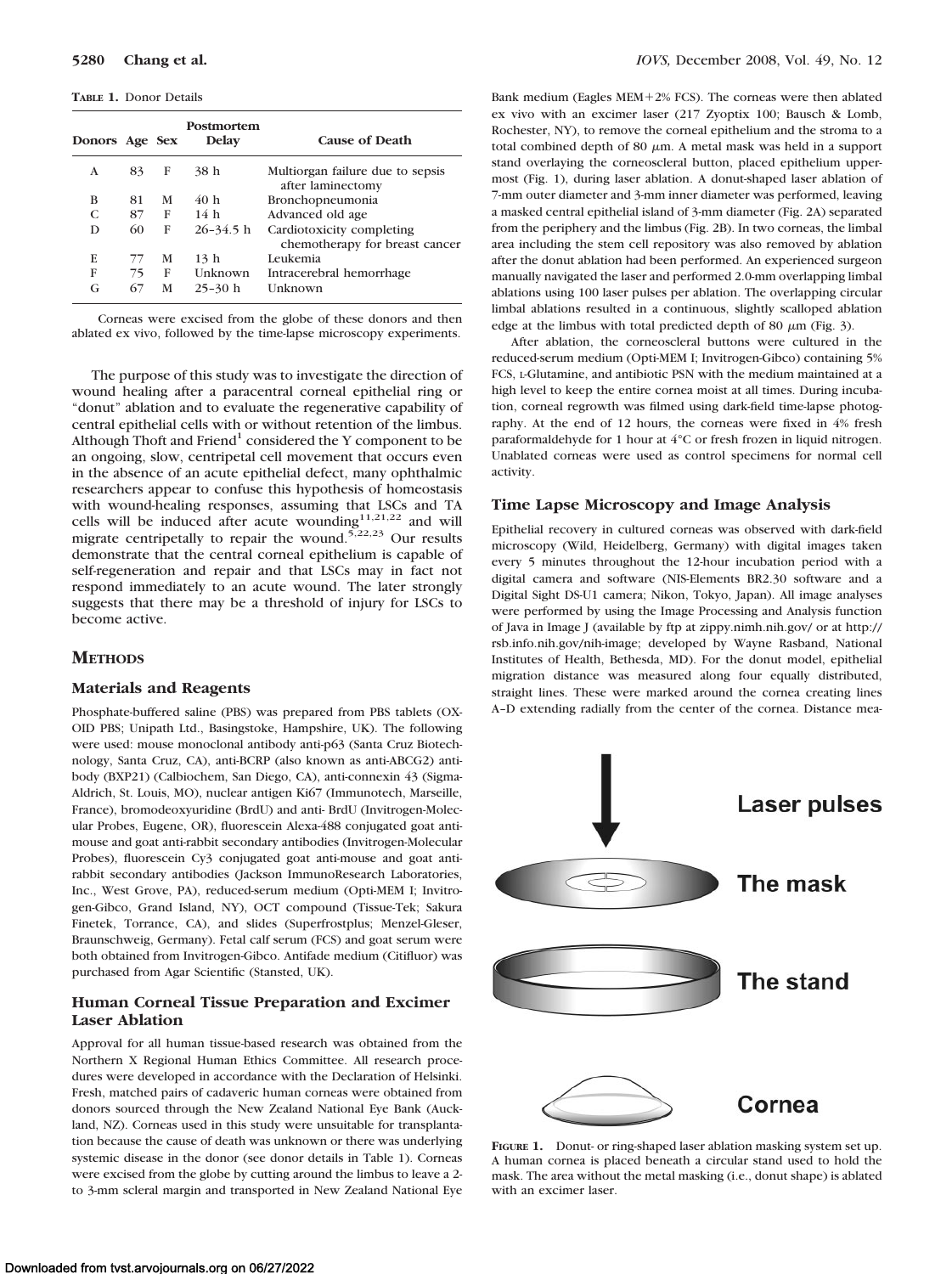

**FIGURE 2.** The donut-shaped laser ablation zone on a human cornea. (**A**) Two-dimensional diagram shows the pattern of the metal mask in Figure 1. The ablation zone (*gray*) has a 7-mm outer diameter and a masked center of 3-mm diameter. The ablation is set to a depth of 80  $\mu$ m, to ensure ablation of all epithelial layers and minimal anterior stroma. The remainder of the cornea (*white*), being masked, is left with its epithelium intact. (**B**) A cartoon cross-section view of a donut-lasered human cornea. The corneal surface has a central island of epithelium (c) separated by the ablation zone from the peripheral epithelium (p), which is still in contact with the limbus.

surements were taken separately from the center outward and the periphery inward along these four defined lines, with the original marked boundaries used as baselines. To measure the regrowth area, we marked the original ablation boundary on each image and measured the area from the original boundary to the newly defined regrowth edge. The regrowth area was then divided by inner or outer circumferences to obtain the rate of epithelial recovery based on the number of cells contributing to regrowth. The total number of cells was counted per 120  $\mu$ m length along the central or peripheral epithelium in histologic sections. For the donut+limbus ablation model, because the limbus was ablated manually, a standardized circumference from which to calculate the rate of epithelial recovery in area per unit length of circumference was not available. However, distance measurements were performed as for the donut model, and in this model measurements of epithelial recovery were not only taken from the donut center outward and the donut periphery inward, but also from the peripheral corneal epithelium at the junction of the limbal ablation outward to the ablated limbal region. Distance measurements were taken along the four defined lines using the original marked boundaries as baselines at every 4-hour time point.

## **Immunohistochemistry**

After time lapse recording, the corneas were cut in half before being mounted in OCT compound (Tissue-Tek; Sakura Finetek) and frozen in liquid nitrogen. Corneal cryosections were cut 10 to 16  $\mu$ m in thickness and immediately mounted on electrostatic slides (Superfrost Plus; Menzel-Gleser). Surrounding OCT was removed by washing the slides in PBS before staining. Nonspecific binding was blocked with 10% goat serum-PBS for 1 hour at room temperature. The slides were then incubated with the monoclonal mouse antibodies against p63 (1:200), ABCG2 (1:25), cell proliferation marker Ki67 (1:100), or polyclonal

antibody against Cx43 (1:1000) overnight at 4°C. After the specimens were rinsed in PBS three times for 15 minutes each, they were incubated with Alexa-488 or Cy3-conjugated secondary antibodies for 2 hours at room temperature and washed three times for 15 minutes each in PBS before counterstaining with DAPI at  $0.1 \mu g/mL$  for  $10$ minutes. Finally, the slides were mounted in antifade medium (Citifluor; Agar Scientific) and assessed using a confocal laser scanning microscope (TCS SP2; Leica Microsystems, Heidelberg, Germany) or a macroview zoom microscope (MVX10; Olympus Microsystems, Melville, NY).

## **BrdU Cell Proliferation Analyses**

Cell proliferation was assessed by BrdU incorporation. BrdU is a synthetic thymidine analogue that becomes incorporated into a cell's DNA during the S-phase of the cell cycle. After corneal laser ablation as described earlier, the corneas were placed into a 10- to  $50-\mu$ M BrdUcontaining solution of complete reduced-serum medium (Opti-MEM I; Invitrogen-Gibco) for a 12-hour incubation. After labeling, the corneas were washed three times in BrdU-free complete reduced-serum medium and allowed an additional 15-minute incubation after washes. They were subsequently rinsed once in PBS before fixing in 4% paraformaldehyde for 1 hour at 4°C. Thereafter, corneas were embedded in OCT and 10- to  $16-\mu m$  sections cut. Sections were then washed in PBS and permeabilized in ice-cold 70% methanol for 10 minutes. HCl pretreatment (2 N) was used to denature DNA for 30 minutes at room temperature, followed by three 10-minute washes. The sections were neutralized using 0.1 M borate buffer (pH 8.5) for 20 minutes at room temperature. They were again washed three times in PBS, 10 minutes each, and then transferred to a 10% normal goat serum blocking solution. The slides were processed for immunofluorescence with primary mouse anti-human BrdU at 1:20 dilution overnight at 4°C and

**FIGURE 3.** Donut+limbus ablation of a human cornea. (**A**) A dark-field microscopic image showing a clear donut-shaped ablation boundary in the center and a scalloped ablation edge at the limbus (*arrowheads*). (**B**) A cross section of the corneal limbal region revealed histologically with H&E stain after limbal ablation and 12-hour culture recovery. The limbus was clearly ablated (*vertical arrow*) and epithelial cells had started to migrate back centrifugally from the periphery toward the limbus (*horizontal arrow*). Scale bar: (**A**) 1 mm; (**B**) 0.15 mm.



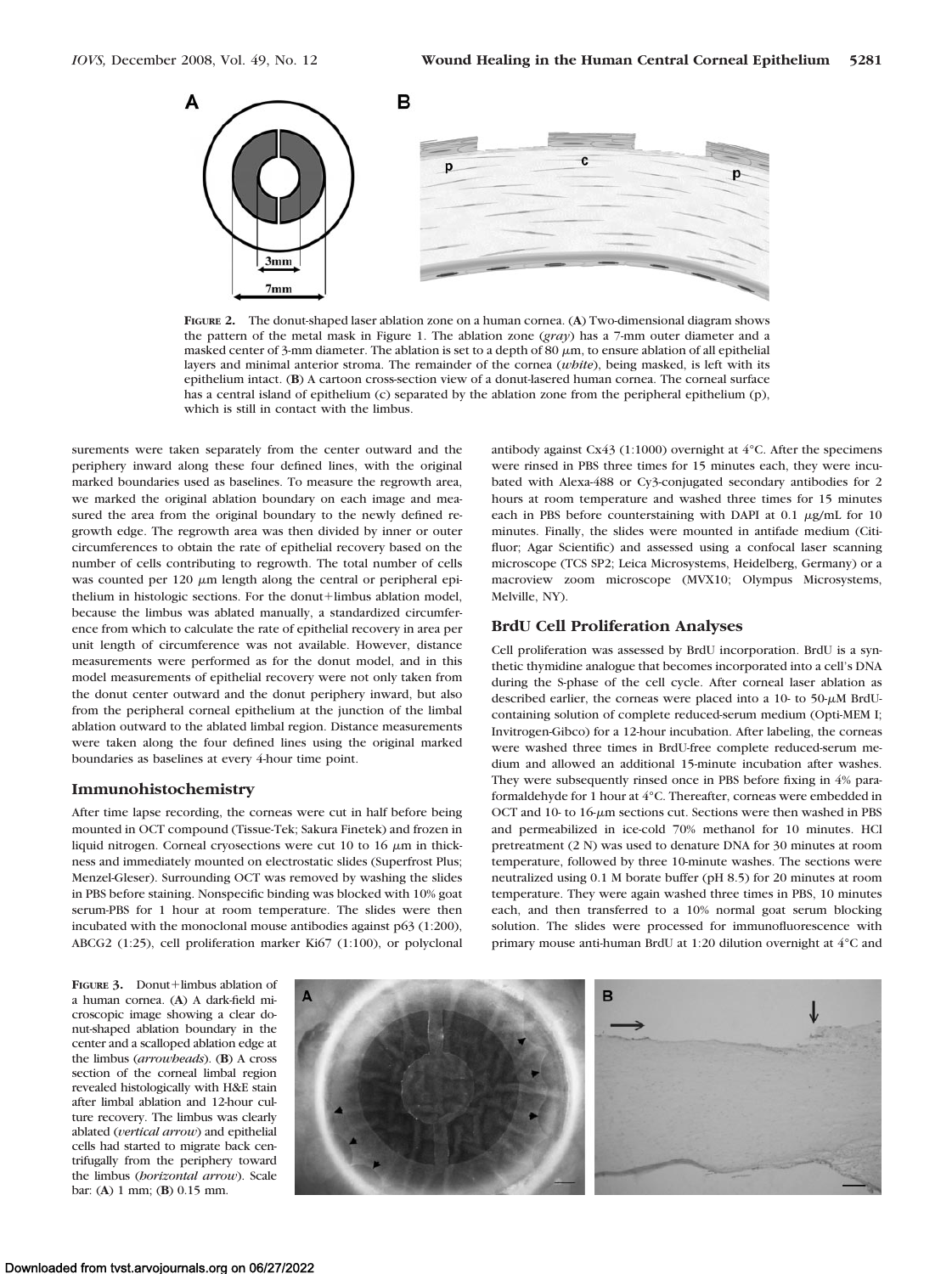

**FIGURE 4.** Dark-field microscopy showing human corneal epithelial recovery at different time points after a donut laser ablation. (**A**) At 0 hours, a clear donut-shaped ablation boundary was seen. (**B**) At 4 hours, cells from the center and the limbus/periphery had started to migrate across the lesion from both directions. Lighter colored regrowth zones were visible adjacent to the original ablation boundary. (**C**) At 8 hours, the cells had migrated farther both centripetally and centrifugally. (**D**) By 12 hours, cell growth from the two directions had nearly joined across the ablation zone in some regions. In (**C**) and (**D**), *arrows* indicate die-back of the superficial epithelial layers from the original laser ablation boundary. Equally distributed radial spokes were used to calculate the distance measurements (**D**, *dotted lines*). (**E**–**H**) Identical images to those in (**A**–**D**), but with original ablation boundary marked in *blue* and newly defined regrowth edge marked in *red*. Movie S1 showing 12 hours human corneal epithelial recovery after a donut ablation is available online at http://www.iovs.org/cgi/content/full/49/ 12/5279/DC1. Scale bar: 0.75 mm.

secondary goat anti-mouse Cy3 at 1:400 dilution for 2 hours at room temperature.

# **RESULTS**

## **Direction of Corneal Epithelial Healing**

The epithelial recovery of seven donut-ablated corneas that underwent excimer laser paracentral donut and donut+limbus ablations was filmed with consistent results. Corneal epithelial recovery in our donut ablation model is highlighted in Figure 4 at the 0-, 4-, 8-, and 12-hour time points. By 4 hours, epithelial cells started to regrow from both the peripheral and central

ablation edges, although the original donut ablation edge remained well demarcated (Fig. 4A). This bidirectional growth was unexpectedly seen throughout the 12-hour incubation period, with the central epithelium appearing to recover as quickly as the peripheral epithelium. The superficial layers of the preexisting epithelium, before laser ablation, died back over time (Fig. 4, arrows). However, this die-back did not influence analysis, because we used the original ablation boundary for all measurements, and our interest focused on the advancing edges of new epithelial growth. In the donut+limbus ablation model, the epithelial cells not only regrew from both the donut periphery inward and the donut center outward but also from the periphery of the limbus ablation back toward (centrifugally) the limbus. This tridirectional growth was clearly seen at the 4-hour time point and continued subsequently (data not shown).

## **Rate of Epithelial Recovery**

To investigate the rate of epithelial recovery in the donut model, four equally distributed lines were marked as shown in Fig. 4 D, and regrowth distance measurements were made separately along each line from the peripheral edge inward and the central edge outward at hourly time points. Faster epithelial regrowth was observed from the central epithelial cells along line A, whereas the remaining three lines showed faster epithelial growth from the periphery (Fig. 5A). The average rate of epithelial recovery from the center is similar to the rate from the periphery (0.06  $\pm$  0.01 mm/hr vs. 0.07  $\pm$  0.03  $mm/hr$ ,  $P = 0.44$ ), showing no statistically significant difference between the two. Since there is a large difference in the number of cells contributing to repair based on the circumference of the inner and outer ablation edges, the rate of epithelial recovery was also quantified on the basis of regrowth area per unit circumference (Fig. 5B) and the central epithelium demonstrated a faster growth rate per unit area circumference than peripheral epithelium in five cornea samples  $(0.06 \pm 0.02)$  $\frac{1}{2}$ /mm/hr vs. 0.04  $\pm$  0.01 mm<sup>2</sup>/mm/hr,  $P = 0.04$ ).

The rate of epithelial recovery in the donut+limbus ablation model was measured, as in the donut model, on the basis of regrowth distance in two cornea samples. Measurements were made centrifugally from the center of the donut, centripetally from the periphery of the donut, and centrifugally from the periphery toward the limbus (Fig. 5C). The average rate of epithelial recovery from the center is similar to the rate from the periphery to the center and the rate from the periphery toward the limbal region (0.06  $\pm$  0.02 mm/h vs. 0.05  $\pm$  0.02 mm/h vs.  $0.04 \pm 0.01$  mm/h,  $P > 0.05$ ), showing no statistically significant difference between any of the three. Overall, we noted that the corneal epithelium tended to speed up its regrowth rate after 4 hours in ex vivo cultivation and then started to slow after 10 hours.

#### **Potential for Cell Proliferation**

To study the cells' proliferative ability, two matched pairs of corneas were examined after 12 hours of in vitro corneal healing. Normal, nonablated control corneas were used in each pair. The number of cells per unit length of sectioned tissue was calculated at the corneal periphery and center where there was a 36% increase in central epithelial cell density compared with control tissue (57  $\pm$  6.84 cells/120  $\mu$ m vs. 46  $\pm$  4.22 cells/120  $\mu$ m,  $P = 0.0009$ ; Fig. 6A) at 12 hours after laser ablation. There was no change in epithelial cell density at the periphery ( $42 \pm 6.30$  cells/120  $\mu$ m vs.  $42 \pm 3.76$  cells/120  $\mu$ m,  $P = 1.000$ ; Fig. 6B) yet staining with Ki67 revealed that the cells were dividing across the whole corneal epithelium after wounding (Figs. 7A–C). Five human corneas were labeled with Ki67 and quantified. In fresh (noncultured) control, nonab-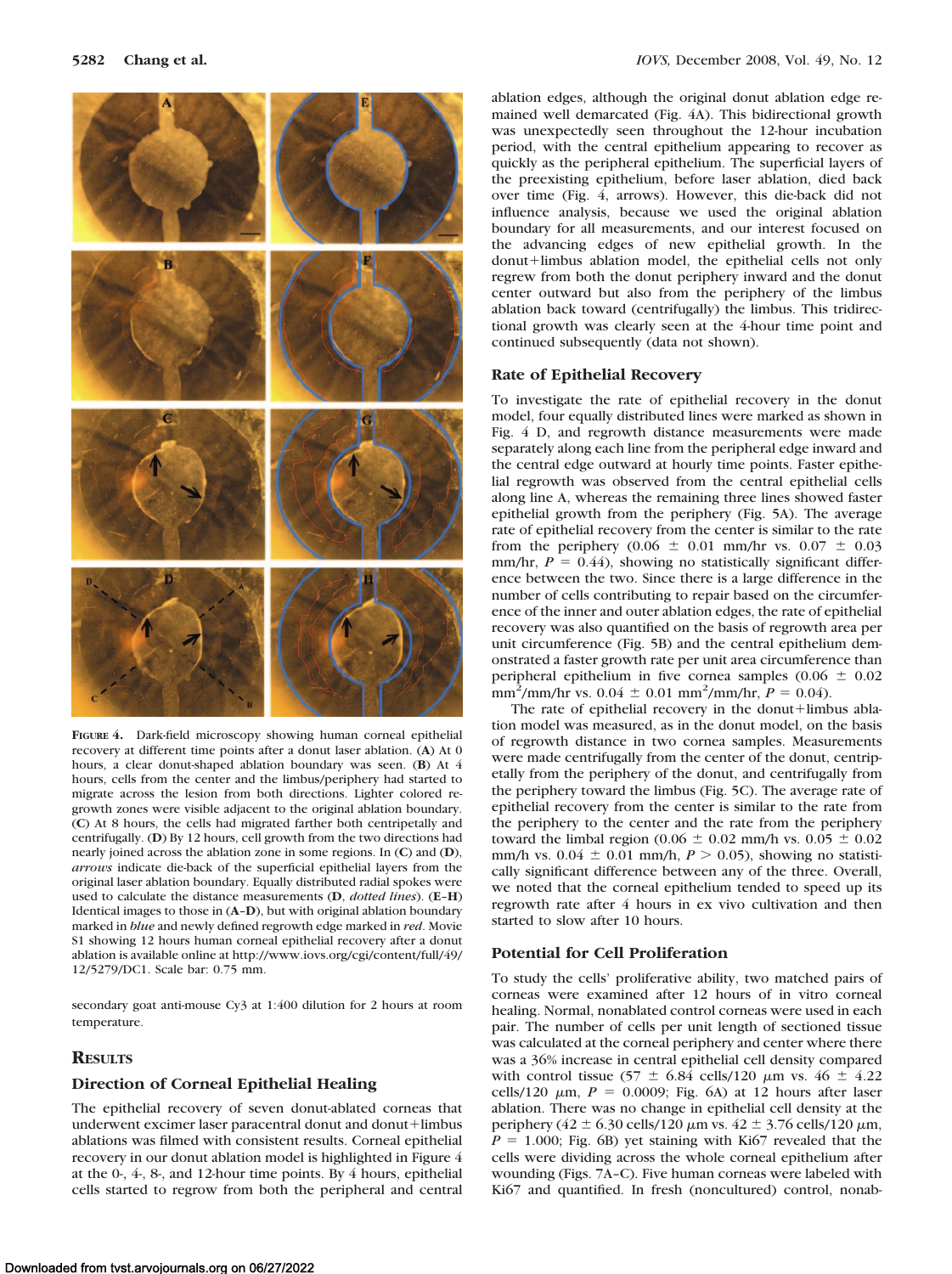

**FIGURE 5.** Rate of epithelial recovery across wounded human corneas. (**A**) Rate of epithelial recovery in distance covered with regrowth distance measured centripetally from the periphery and centrifugally from the center (donut model). All measurements were made from the marked original ablation boundary along four equally spaced lines, as indicated in Figure 4D. (**B**) Rate of epithelial recovery in area/unit length of circumference (donut model). Regrowth area was again measured from the original ablation boundary. Rate of growth from the center was calculated by dividing the growth area by the inner circle circumference length with rate of growth from the periphery calculated as peripheral growth area divided by the outer circumference length. (**C**) A graph showing the average rate of epithelial recovery in distance migrated in the absence of LSCs (donut+limbus ablation model). The average rates were measured along four equally distributed lines and averaged for cells from the donut center migrating centrifugally, from the donut periphery migrating centripetally, and from the periphery of the limbal ablation centrifugally toward the ablated limbal region.

lated human corneas, approximately half as many Ki67-positive cells were seen in the central epithelium (6–7 cells/mm) compared with the peripheral epithelium and limbus (12–14 cells/ mm). In comparison, nonablated control human corneas cultured for 12 hours had no Ki67-positive cells in the central epithelium, retained a similar number of positive cells in the peripheral epithelium, but had almost 2.5 times as many positive cells in the limbus (32 cells/mm). In contrast, in donutablated corneas at 12 hours after surgery, there were up to 57 positive cells/mm in the central epithelium, with almost every second cell in the center staining with the Ki67 cell proliferation marker. Meanwhile, there was an almost 3-fold increase in the number of proliferating epithelial cells at the periphery (i.e., cells from the peripheral leading edge to the epithelial– limbal junction) and a 1.5-fold increase in the limbus after wounding. The number of Ki67-positive cells in the center is similar to the periphery (46.3  $\pm$  10.5 cells/mm vs. 42.1  $\pm$  6.3 cells/mm,  $P = 0.447$ . Of note, whereas basal cells at the periphery and in the center were both BrdU and Ki67 positive, dividing cells in the limbus were restricted to the suprabasal layers (possibly early TA cells; Fig. 7C). These were also confirmed using BrdU labeling (Fig. 7D).

# **Expression of p63, ABCG2, and Cx43**

To reveal what types of cells were involved during the healing process, we labeled human corneal sections to locate cells expressing p63, ABCG2, or Cx43. We observed p63 expression not only in the basal layer of the limbus where stem cells reside (Fig. 8B), but also in the central epithelium, albeit to a lesser extent. The staining of p63 within the central epithelium was not confined in the basal layer, appearing in most layers to some extent (Fig. 8A).

ABCG2, a universal stem cell marker, was observed in clusters of cells in the basal layer of the epithelium. Figure 8D shows a high-magnification image of one of the positive clusters, suggesting ABCG2 was immunolocalized to the cell membrane of basal and some suprabasal epithelial cells in the human limbus of wounded corneas. We also identified patches of ABCG2 labeling in most layers of the central epithelium although to a lesser density (Fig. 8C). In summary, both p63 and ABCG2 labeling showed high intensity in the basal layer of the limbus, where stem cells are thought to be located, but positive signals were also identified within layers of central epithelium.

Cx43 is a gap junction protein involved in direct cell-to-cell communication and is used as a differentiation marker in the cornea. Cx43 labeling showed strong expression in the corneal and limbal suprabasal epithelial cells, but the basal cells of the limbal epithelium were essentially negative, with just a few weakly positive cells (Fig. 8E, arrows). However, more Cx43 positive cells were labeled in the basal layer of the limbus after wounding (Fig. 8F). Normal Cx43 levels in the periphery are demonstrated in Figure 8G. A decrease in Cx43 expression was observed at the very edge of the wound (Fig. 8H, arrow) where cells are differentiating into a migratory phenotype to close the wound, but Cx43 expression was upregulated in the epithelium a short distance away from the wound edge (Fig. 8I) where increased proliferation is required.

# **DISCUSSION**

LSCs are believed to be the primary source of corneal epithelium.4,7 They have an unlimited proliferative capacity and give rise to TA cells that have limited proliferative capacity. TA cells then migrate centripetally and differentiate into terminally differentiated cells, which are shed from the surface. There is now a large body of evidence leading to a belief that not only do LSCs undergo continual self-renewal to maintain the corneal epithelium, but they are also responsible for epithelial tissue repair and regeneration in an adult cornea<sup>7,23,24</sup> and the regeneration process is thought to be faster in response to wounding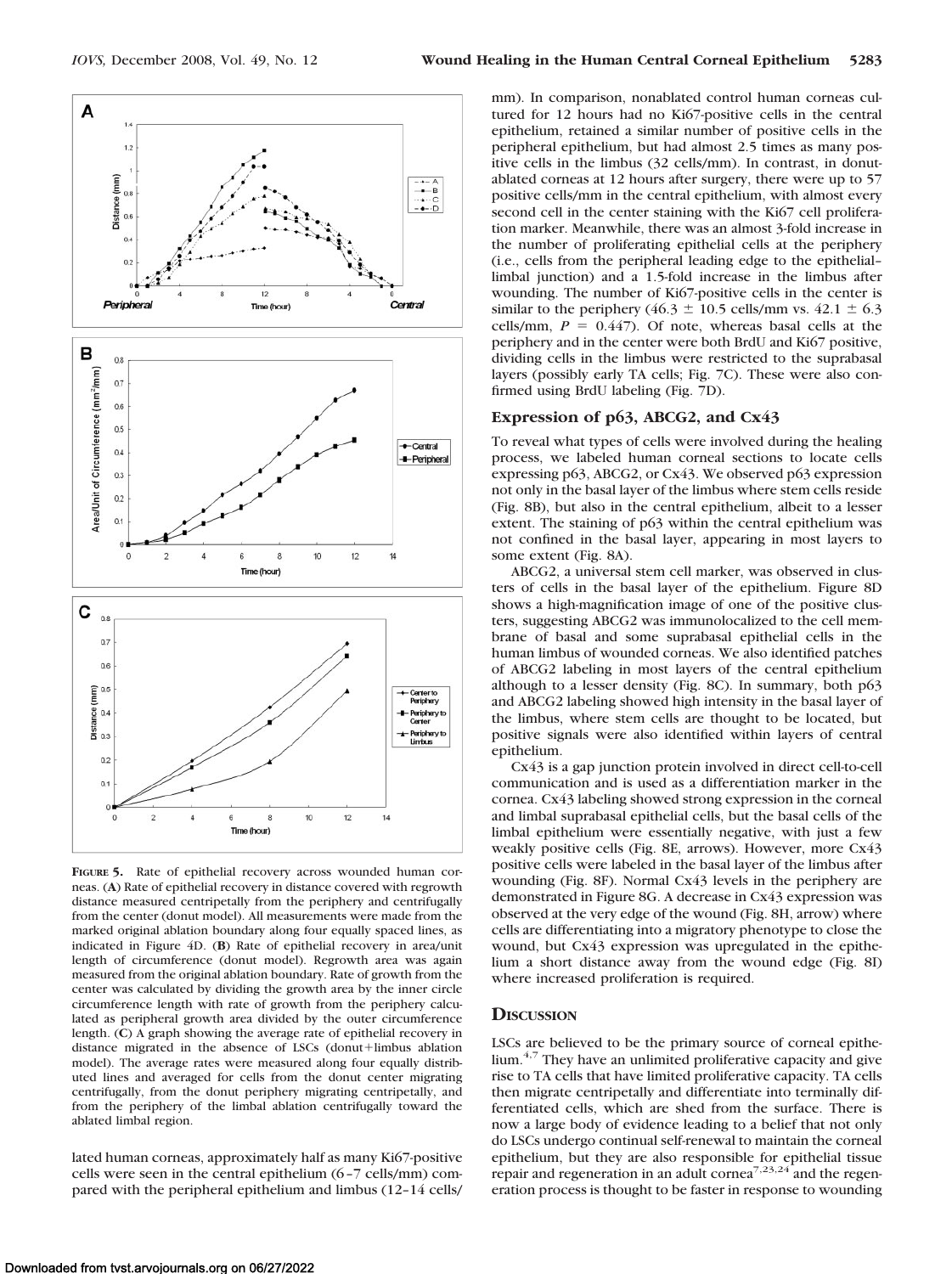

compared with corneal epithelial homeostasis. To date, no direct methods have been unequivocally established to identify the corneal stem cells because of the lack of specific molecular markers, although a variety of putative stem cell markers have been proposed in the past 10 years. Because LSCs have such a great potential in the clinic and for research, they have attracted much attention, sometimes to the neglect of the potential of epithelial cells outside the limbus.

In the present study, we performed donut-shaped excimer laser epithelial ablations on human corneas, with or without the preservation of LSCs. It is widely expected that corneal repair or regeneration comes from the limbus, but these models allowed us to examine the proliferative ability in the central epithelium. In the donut model, central epithelial cells grew centrifugally and, as might be expected, cells from the limbus, and periphery grew centripetally during our ex vivo incubations. The recovery rate from the center was faster than that from the limbus  $(0.06 \pm 0.02 \text{ mm}^2/\text{mm/h} \text{ vs. } 0.04 \pm 0.01$  $mm^2/mm/h$ ,  $P = 0.04$ ). During the repair, die-back from the outer and upper epithelial layers of the laser wound edge was observed (Fig. 4, arrows) but this did not affect accurate measurements, since the original ablation boundary was used as a starting point for each measurement. We believe the die-back occurred only in the superficial layers, since clear forward cell migration was evident in the bottom layers of the epithelium as seen in time-lapse recording. This observation suggests that proliferation took place mainly in the basal and suprabasal layers of the epithelium, as reinforced by the Ki67 and BrdU labeling. In control (nonablated) tissues, cells in the periphery and the limbus were dividing for epithelial homeostasis, but were dividing less in the central epithelium. The culturing period and condition tend to induce proliferation in limbal cells, but no changes in central and peripheral cells. However, acute cell proliferation responses were seen in the center, the periphery, and the limbus after injury, suggesting that the central epithelium retains some level of regenerative ability. This would be consistent with Lehrer et al. $^{11}$  who noted that central TA cells can shorten the cell cycle time and proliferate more times in response to an topical application of TPA within the first 24 hours, although they still suggest that the bulk of epithelial recovery is from the limbus. This in vivo animal model strengthens the reliability of our human in vitro explant model. Combining the cell proliferation results and the 36% increase in the number of central epithelial cells per unit length after wounding, it is clear that epithelial recovery is supported by cell proliferation, not simply spreading or sliding of existing cells. The migration of proliferated and differentiated cells in corneal wound repairs is entirely consistent with results obtained in other tissues.  $25-28$  In the limbus itself, the data suggest that LSCs located in the basal layer of the limbus did not proliferate and may not therefore play a role in acute corneal epithelial regeneration for at least the first 12 hours after wounding.

Our p63 labeling results concur with those of Dua et al.,<sup>29</sup> suggesting p63 was not only strongly expressed in the basal

and some suprabasal layers of the limbus, but also expressed in layers of the central epithelium. In addition, we noted exactly the same pattern found in a rodent model<sup>4</sup> $-$ a gradient of p63 signaling across the basal corneal epithelium with the highest signal intensity in the limbus, followed by the peripheral cornea and finally the central cornea. Thus, p63 is no longer considered a limbal stem cell marker, and recent studies on p63 isoforms indicate that only the  $\Delta Np63\alpha$  isoform is necessary for maintenance of the proliferative potential of LSCs. This isoform has been detected in the basal-to-intermediate layers of the limbus only.<sup>30,31</sup> However,  $\Delta Np63$  has been found to be abundantly expressed in corneal pannus (i.e., conjunctiva-derived epithelium) removed from patients with total LSC deficiency, again raising doubts as to its validity as a LSC marker. $32$ Similarly, with ABCG2, we identified patches of ABCG2 expression in the basal and suprabasal layers of the limbal epithelium, but weak positive ABCG2 signals were also observed in layers of the central epithelium. Inconsistent with our findings, previous studies<sup>8,9,17</sup> showed no signs of ABCG2 expression in the central epithelium. Surprisingly, Chen et al. $33$  showed that there is a new population of MHC class II–positive small slowcycling cells with a large nuclear-cytoplasmic (N/C) ratio that expresses ABCG2 in the limbal epithelial basal layer, and Wolosin et al. $34$  observed nonepithelial cells in limbal SP population. Whenever a new protein is found that is located in the limbal basal epithelium, researchers have tended to link it to LSCs or raise the possibility of using it as a potential LSC marker—for example, Notch- $1<sup>35</sup>$  and N-cadherin.<sup>36</sup> Accumulating all these results, the exact location of LSCs remains to be fully ascertained owing to the unreliability of these widely used putative stem cell markers. Whether stem cell–like cells remain in the central epithelium should be investigated further.

Cx43 is a gap junction protein that plays a role in cell–cell communication. It is known that gap junction–mediated intercellular communication is linked to the regulation of cellular growth, development, differentiation, and homeostasis. Thus, regenerating epithelium may also reflect the involvement of direct cell–cell communication in corneal wound healing. In the present study, the number of Cx43-labeled cells was increased in the basal layer of the limbus after wounding. In normal human cornea, Cx43-negative limbal basal cells were interspersed with a few positively labeled basal cells indicating that those positive cells could be early TA cells. The increase in Cx43-positive cells in response to damage may be explained if some LSCs have responded to injury signals and evolved into early TA cells, or if early TA cells have differentiated into late TA cells. We believe it will be more likely to be the latter, since we identified cells proliferating only in the suprabasal layer of the limbus with Ki67 and BrdU labeling at 12 hours after surgery, not in the basal layer where stem cells supposedly reside. Cx43 was downregulated at the very wound edge and was upregulated in nearby epithelium where the cells reverted into a proliferation phenotype for regeneration. The finding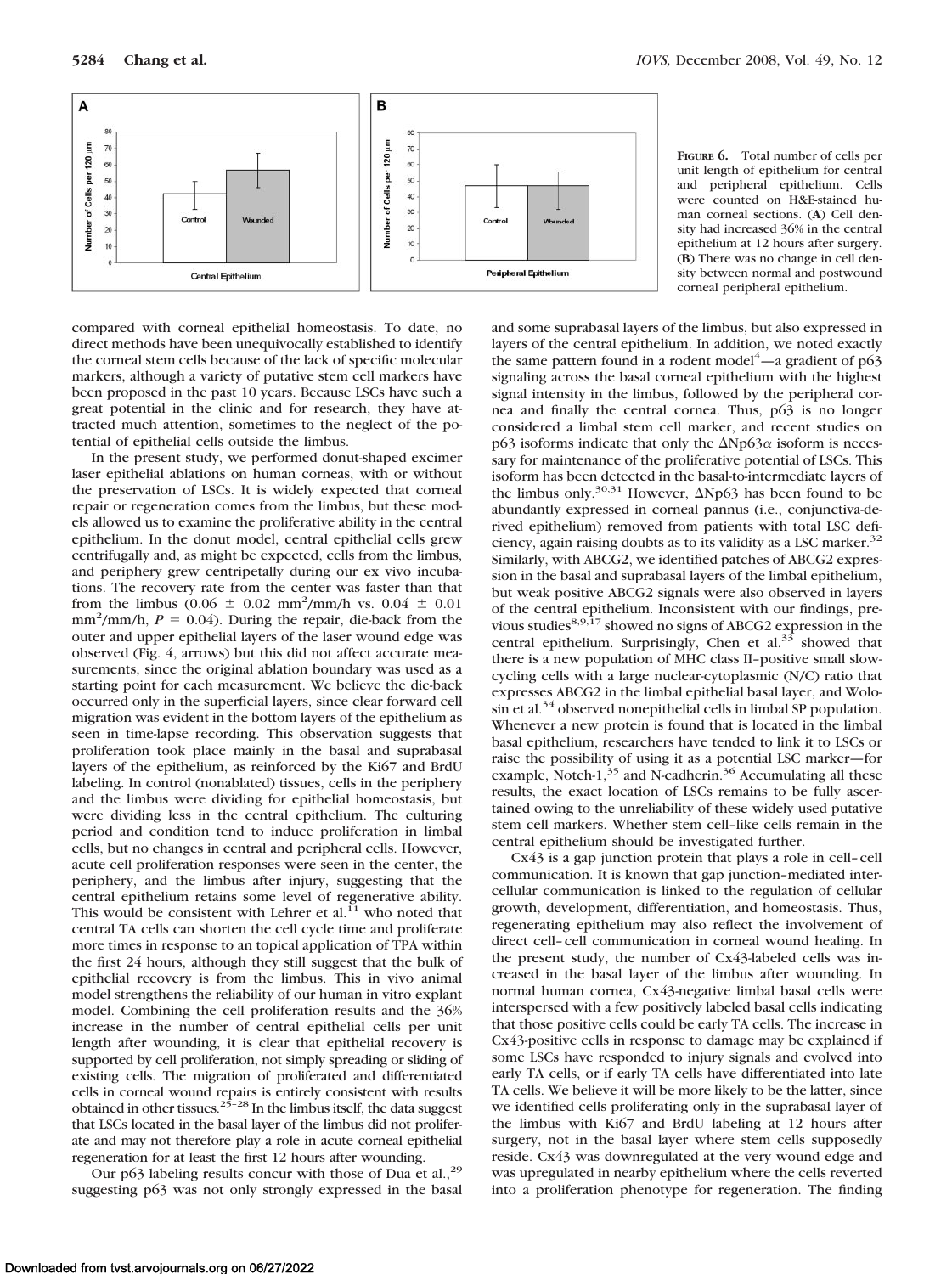

**FIGURE 7.** Cell proliferation across the human cornea. (**A**–**C**) Results from a cell proliferation marker, Ki67, labeling dividing cells in the central (**A**), peripheral (**B**), and limbal (**C**) regions at 12 hours after surgery, with DAPI counterstain showing cell nuclei. (**D**) A confocal image of BrdU label across the corneal epithelium 12 hours after wounding. Cell proliferation had clearly taken place in the center (c), in the regrowing epithelial monolayer (*white lines*), and in the peripheral epithelium (p). *Arrowheads*: direction of epithelial recovery and cell migration. Scale bar,  $(A-C)$  30  $\mu$ m; **(D)** 0.4 mm.



**FIGURE 8.** Immunohistochemical analysis of human corneal sections. (**A**, **B**) p63; (**C**, **D**) ABCG2; and (**E**–**I**) Cx43. (**A**, **B**, **G**–**I**) DAPI counterstain, to show cell nuclei. p63 expression was observed in the central epithelium (**A**), although brighter p63 expression was present in the basal layer of the limbus (**B**) where stem cells reside. Another stem cellassociated marker, ABCG2, was seen in the central epithelium (**C**), albeit to a lesser extent than in the limbal basal cells (**D**). Labeling with the suggested cell differentiation marker Cx43 revealed clusters of Cx43 negative limbal basal cells (**E**) interspersed between weakly positive basal cells (**E**, *arrows*). After wounding, more Cx43-labeled cells in the basal layer of the limbus (**F**) were seen. *Dotted line*: basal lamina. Low Cx43 expression was present at the migrating wound front (**H**, *arrow*) with upregulation in the proliferating epithelium back from the wound edge (**I**), compared with normal levels in the periphery (**G**). Scale bar: (**A**, **B**) 40 m; (**C**, **D**, **G**–**I**) 15 m; (**E**, **F**) 25  $\mu$ m.